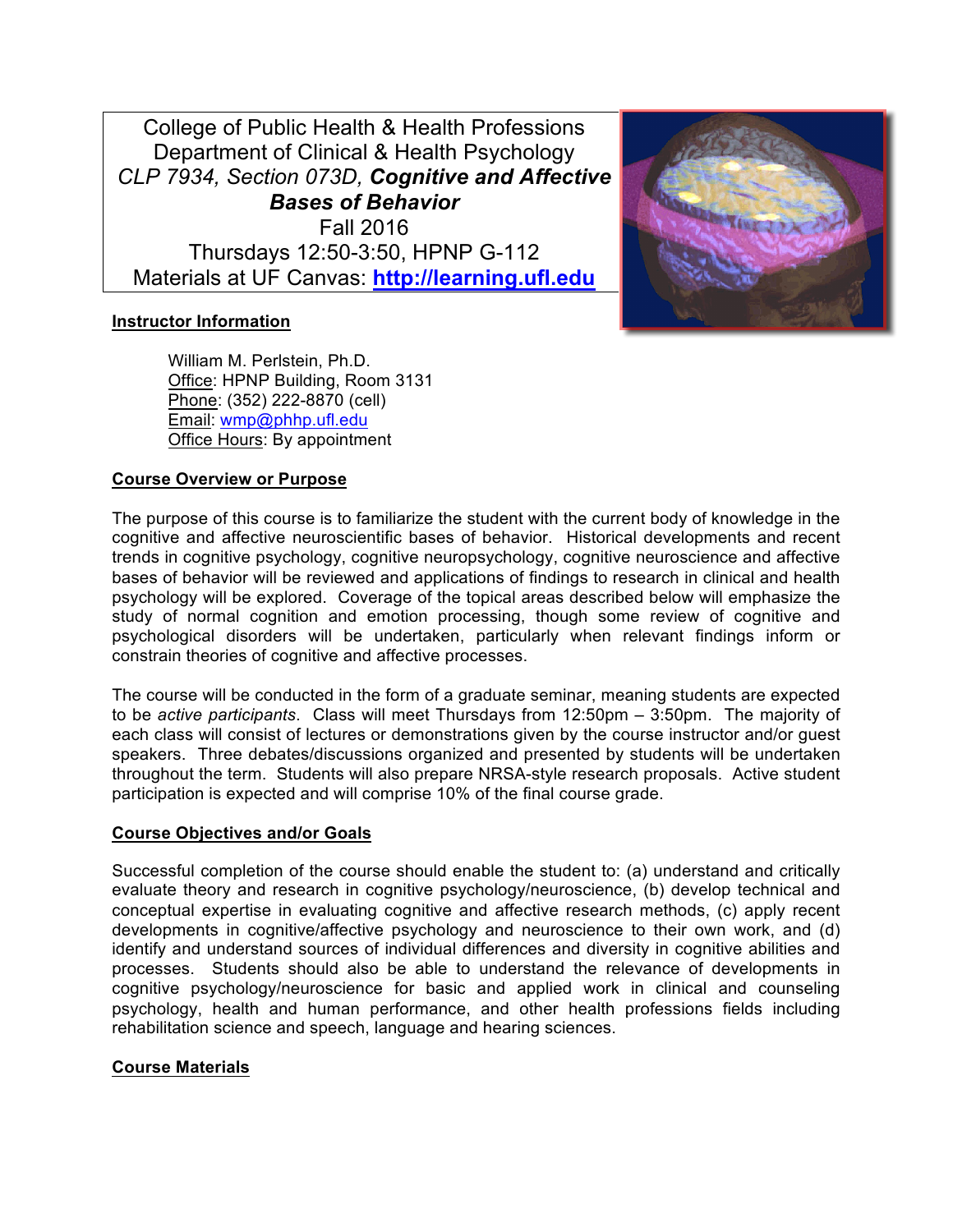The required text for the course is Ward, J. (2015). *The Student's Guide to Cognitive Neuroscience (3rd Edition)*. New York: Psychology Press. **Chapters from other books and journal papers will be provided as pdf documents and made available in the course "files" tab on Canvas** (**http://elearning.ufl.edu); download by clicking on the link listed under readings for the week of the class.** Lecture notes will be available through Canvas by noon the day of class (also under the "files" tab)**.** To access assigned *readings and lectures*, once in Canvas for the course, click "*files*" tab and you will see folders for "*Class Readings (pdf)*" and "*Class Lectures (pptx)*" organized by class-session week as listed below. There will also be several optional readings for each week; these may provide alternative views and will be well-worth reading.

## *Text-Related Student Online-Resources*

The publisher provides online resources that can be accessed at http://www.routledgetextbooks.com/textbooks/9781848722729/. The student resources available on this site include: interactive exercises, reference links to journal articles, multiple choice and fill-in-the-blank questions for practice, key term definitions, case studies, research activities, and links to related websites. You may find this useful!

## **Course Requirements/Evaluation/Grading**

Course grading will be determined by two take-home exams (25% each), a topical debate (15%), a brief Research Topic Description (5%), a Research Proposal (20%) and class participation (10%). The schedule for these events and deadlines for paper submissions can be found in the course plan below.

EXAMINATIONS will consist of both objective and short answer portions covering topics discussed in class and in readings. Study questions *may* be provided periodically during the semester to assist in learning and in exam preparation. Plus, additional study guides can be found on the link to the text-related resources provided above. Examinations will be take-home and distributed via Canvas approximately 1 week prior to due date (Exam 1 due Nov. 10, Exam 2 due Dec. 15, each via email by 5pm on the due date). *Please return exams to me, via email using the subject heading <Last name>"CBB Exam 1" or <Last name> CBB Final Exam" on the due dates listed by 5PM.* **Students not adhering to these conventions, or not including their names on assignments, will NOT receive credit.**

RESEARCH TOPIC DESCRIPTION. Students will submit a 1-page single-spaced description of your preliminary ideas for the research presentation and proposal. The research topic description should describe the work to be done in their research proposals (see below). Essentially, what you want to get across in these description is the *What, Why, and How* of your research idea. Though brief, please make it comprehensible enough to express your ideas, including primary aims/questions, significance of the questions, and research approach. That is, please include *what* question(s) you will be addressing, *why* this question(s) is important, and *how* you will address the question(s)—i.e., *what, why, and how*. Knowing that we will not have covered all topical areas by the due date of the research topic description, it is understood that your chosen topic might change as you encounter new course material. I will be available after class for students to discuss challenges/questions associated with their research ideas/descriptions before and after its due date (Oct. 27). The timing of this assignment in the schedule is to enable students to incorporate instructor feedback into the final proposals, due December 8. Please let me know if you plan to change your topic substantively following this due date so I can provide any necessary guidance. *Please send to me by 5PM on October 27 via email, using the subject heading <Last name>"CBB Research Topic.*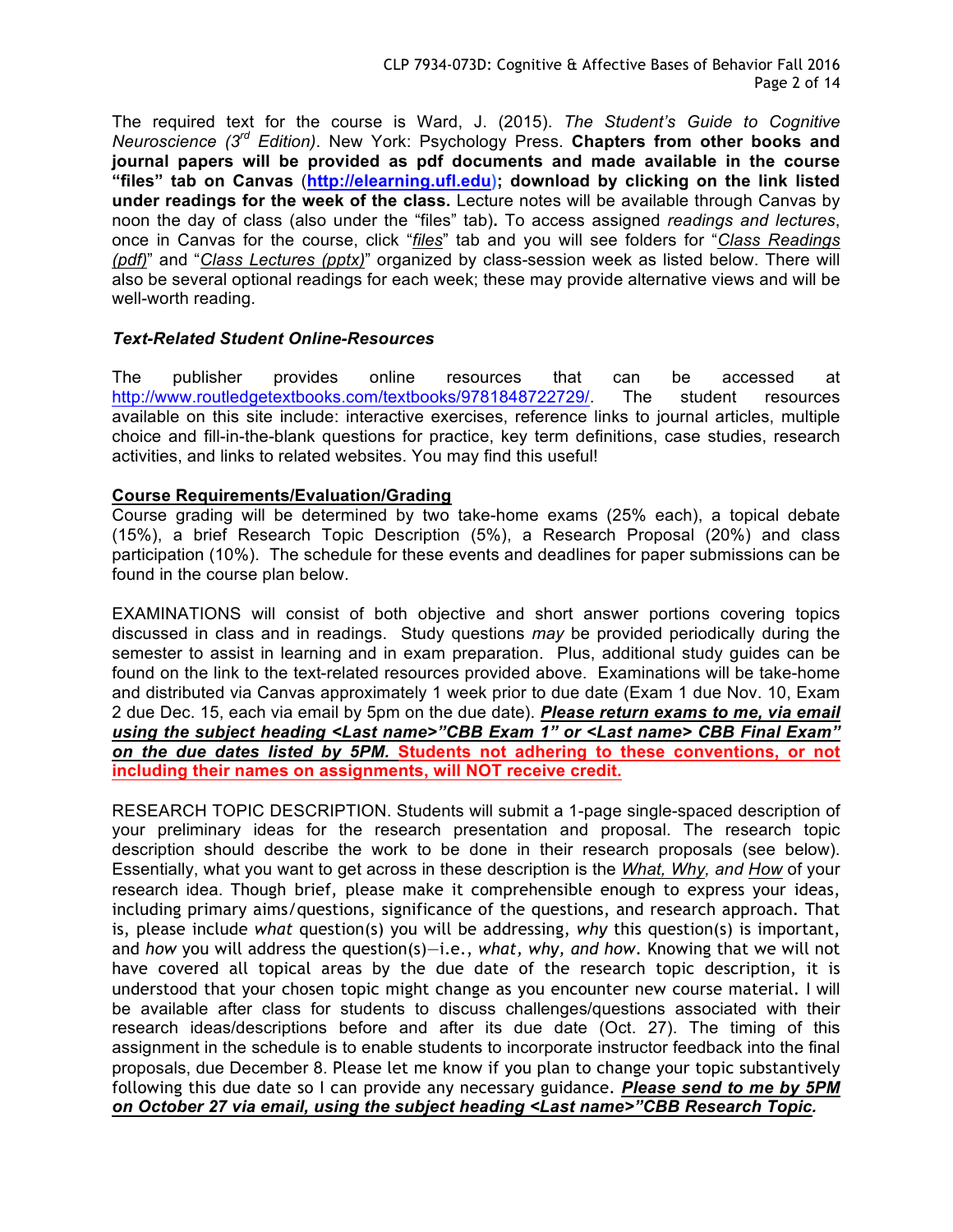RESEARCH PROPOSAL. This assignment is an opportunity for the student to perform further research on a topic of their choice and should be in the form of an "NRSA-style" research proposal (see Parent F31: http://grants.nih.gov/grants/guide/pa-files/PA-11-111.html). Proposals should not exceed 6 pages in length (excluding references), using single-spacing and at least an 11-point font with 1" margins. This should include: *1) Specific Aims, 2) Background and Significance, 3) Research Design and Methods, and 4) Reference sections*. Students will choose an area of interest, pose a specific research question(s) with hypotheses, and describe in the proposal how they would address this question(s) using one or more of the methods and/or cognitive concepts discussed in class. No budget will be required, but students should be mindful of budgetary limitations to keep their proposed project realistic. *Please send to me by 5PM on December 8 via email, using the subject heading <Last name>"CBB Research Proposal.*

DEBATES. Each student will participate in one of three debates scheduled throughout the semester. In these debates, students are required to advocate a position and support their arguments with theory and/or data. More specific information on the format of the debates will be given at some point during the first three class meetings. Students are expected to participate actively in class sessions, especially the debates, by expressing ideas, asking questions, and discussing relevant issues, readings, and experiences.

Debate format: Students will form 2 groups of 2-4 students each (dependent on class size) and sign up or be assigned after providing their preferences after the  $2^{nd}$  week for the affirmative ("pro") or negative ("con") side of the debate (e.g., there is/is no emotion without cognition). You will be encouraged to sign up for the opposite of what you believe (where possible). 60 minutes will be allotted for the entire debate; the affirmative (pro) group will present for 10-15 minutes, the negative (con) will then present for 10-15 minutes. Each side will then have 5 minutes for rebuttal, then the class will join in for a larger discussion for 15-20 minutes (longer if needed). You will be asked to base your arguments on findings in the literature and to *provide Dr. Perlstein pdfs* of the 2-4 references you use outside of those listed under course readings so he can make them available to the class through Canvas by one week in advance of each debate. *Please provide pdfs of these readings via email to Dr. Perlstein at least 1 week prior to the date of your teams' debate (name the pdfs with the convention <first author last name"-Publication year>.pdf"). Also, please include in the email containing your debate groups' pdfs the citations for each paper in APA format. These readings will be provided in an updated syllabus reference list below as they are received and updated on Canvas. All students are expected to read all debate-related articles and play an active role in discussion.* Preparation for the debates will require group cooperation to compose supporting arguments for your position. *Once received, the debate-related pdfs will be placed in resource-specific folders available through Canvas ("files" tab) and made accessible to all students.*

The three debates will be:

*Debate 1*: *"Functional neuroimaging can (Pro)/cannot (Con) completely replace lesion methods for informing theories of cognition." Held on 9/22/16*

*Debate 2*: *"Can fMRI replace WADA testing for presurgical lateralization and mapping of brain areas involved in language processing?" (Con=No; Pro=Yes) Held on 9/29/16*

*Debate 3*: *"Repressed memories are more likely to represent memory distortions (Pro) rather than true, unearthed recollections of past experience (Con)." Held on 11/10/16*

*Debate 4*: *"There is no emotion without cognition (or emotion is not dependent upon cognition)." Pro = Emotion is dependent on cognition (there is no emotion without cognition); Con = Emotion is independent of cognition (Emotion and cognition are independent/there is no emotion without cognition). Held on 12/01/16*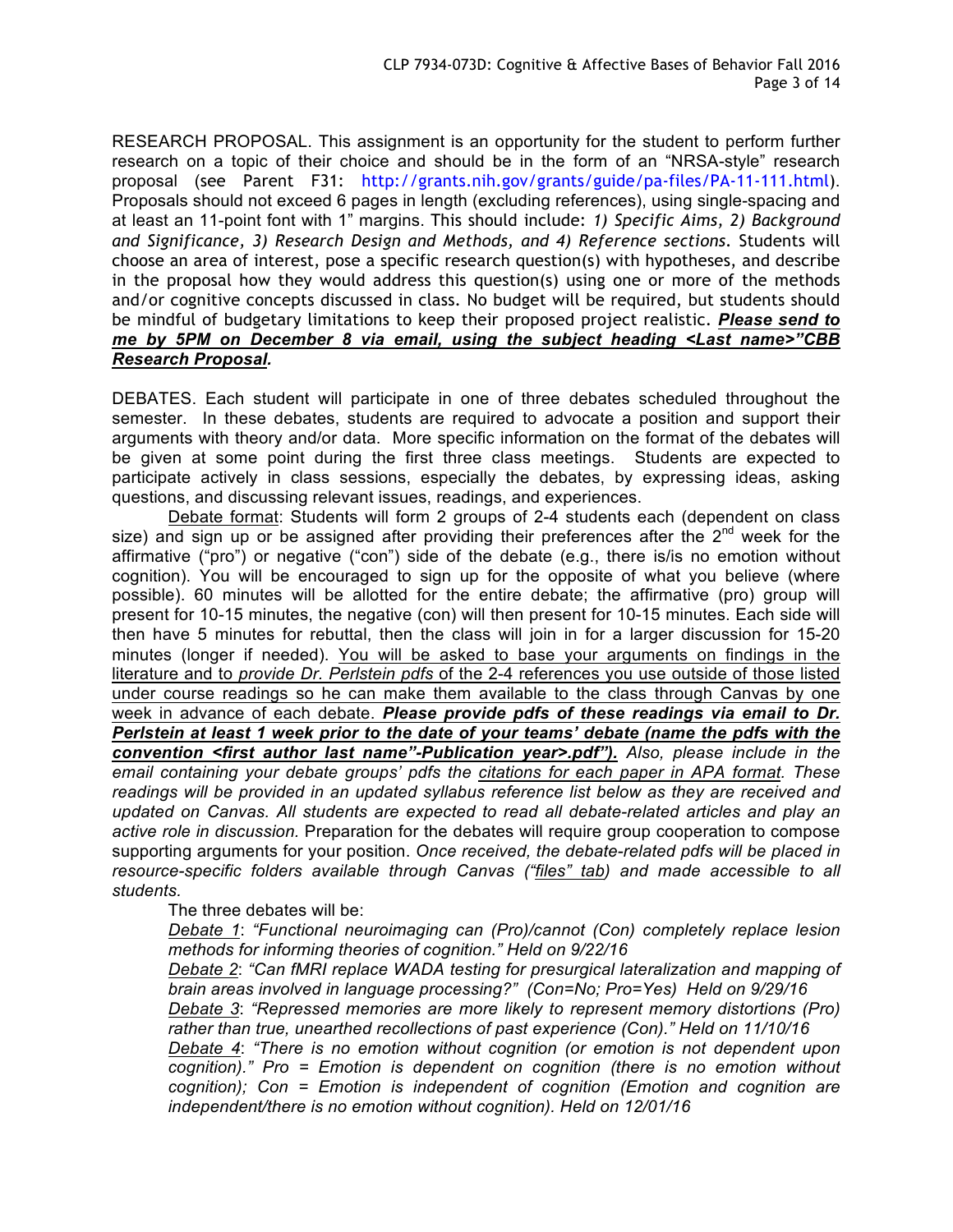| <b>Grading Requirements, Dates, and Distribution</b> |                          |                    |                  |  |
|------------------------------------------------------|--------------------------|--------------------|------------------|--|
| <b>Requirement</b>                                   | <b>Distribution date</b> | Due date           | % of final grade |  |
| Exam 1 (mid-term)                                    | November 3               | <b>November 10</b> | 25%              |  |
| Exam 2 (final)                                       | December 8               | December 15        | 25%              |  |
| Debate                                               | ---                      | Variable           | 15%              |  |
| <b>Research Topic Description Due</b>                | ---                      | October 27         | 5%               |  |
| <b>Research Proposals Due</b>                        | ---                      | December 8         | 20%              |  |
| Participation                                        |                          |                    | 10%              |  |

The grading scale will be as follows: Grades will be weighted according to the number of points available for each component. Decimals will be rounded to the nearest whole number (up or down). Final grades will be calculated as a percentage of the highest score as follows:

| $%$ of<br>points<br>earned in<br>class | $93% -$<br>100% | $90% -$<br>92% | $87% -$<br>89% | $83% -$<br>86% | $80% -$<br>82% | $77% -$<br>79% | $73% -$<br>76% | 70%-<br>72% | $67% -$<br>69% | $63% -$<br>66% | $60% -$<br>62% | <b>Below</b><br>60% |
|----------------------------------------|-----------------|----------------|----------------|----------------|----------------|----------------|----------------|-------------|----------------|----------------|----------------|---------------------|
| Letter<br>Grade<br>equivalent          | А               | А-             | B+             | B              | <b>B-</b>      | C+             | C              | $C-$        | D+             | D              | D-             |                     |
| <b>GPA</b><br>equivalent               | 4.0             | 3.67           | 3.33           | 3.0            | 2.67           | 2.33           | 2.0            | 1.67        | 1.33           | 1.0            | 0.67           | 0.0                 |

For greater detail on the meaning of letter grades and university policies related to them, see the Registrar's Grade Policy regulations at: http://catalog.ufl.edu/ugrad/current/regulations/info/grades.aspx.

Incomplete grades: An incomplete grade may be assigned at the discretion of the instructor as an interim grade for a course in which the student has 1) completed a major portion of the course with a passing grade, 2) been unable to complete course requirements prior to the end of the term because of extenuating circumstances, and 3) obtained agreement from the instructor and arranged for resolution (contract) of the incomplete grade. Instructors assign incomplete grades following consultation with Department Chairs.

# **Topical Outline**

Listed below is a moderately flexible schedule of classes and accompanying reading assignments. Readings as listed are subject to change within 7 days prior to the class date. Students are asked to complete readings prior to class so they can maximally benefit from presentations and to facilitate participation in discussions. *I will pop quiz the class if it is detectibly lethargic.*

| <b>Class</b><br># | <b>Date</b> | <b>Topic</b>                                                                                                                                                                             | <b>Reading</b>                                                                                                                                          |
|-------------------|-------------|------------------------------------------------------------------------------------------------------------------------------------------------------------------------------------------|---------------------------------------------------------------------------------------------------------------------------------------------------------|
|                   | Aug 25      | ■ Course Orientation<br>■ Introduction to Cognitive Psychology<br>& Cognitive Neuroscience<br>Methods in Cognitive<br>Psychology/Neuroscience &<br>Experimental Neuropsychology (part 1) | Ward-Ch 1, 3<br>Feinberg & Farah (2005)<br>Perves (2008)-Ch 2<br><b>Optional readings:</b><br>Drew et al. (2013)<br>Perves (2008)-Ch 3<br>Rorden (2004) |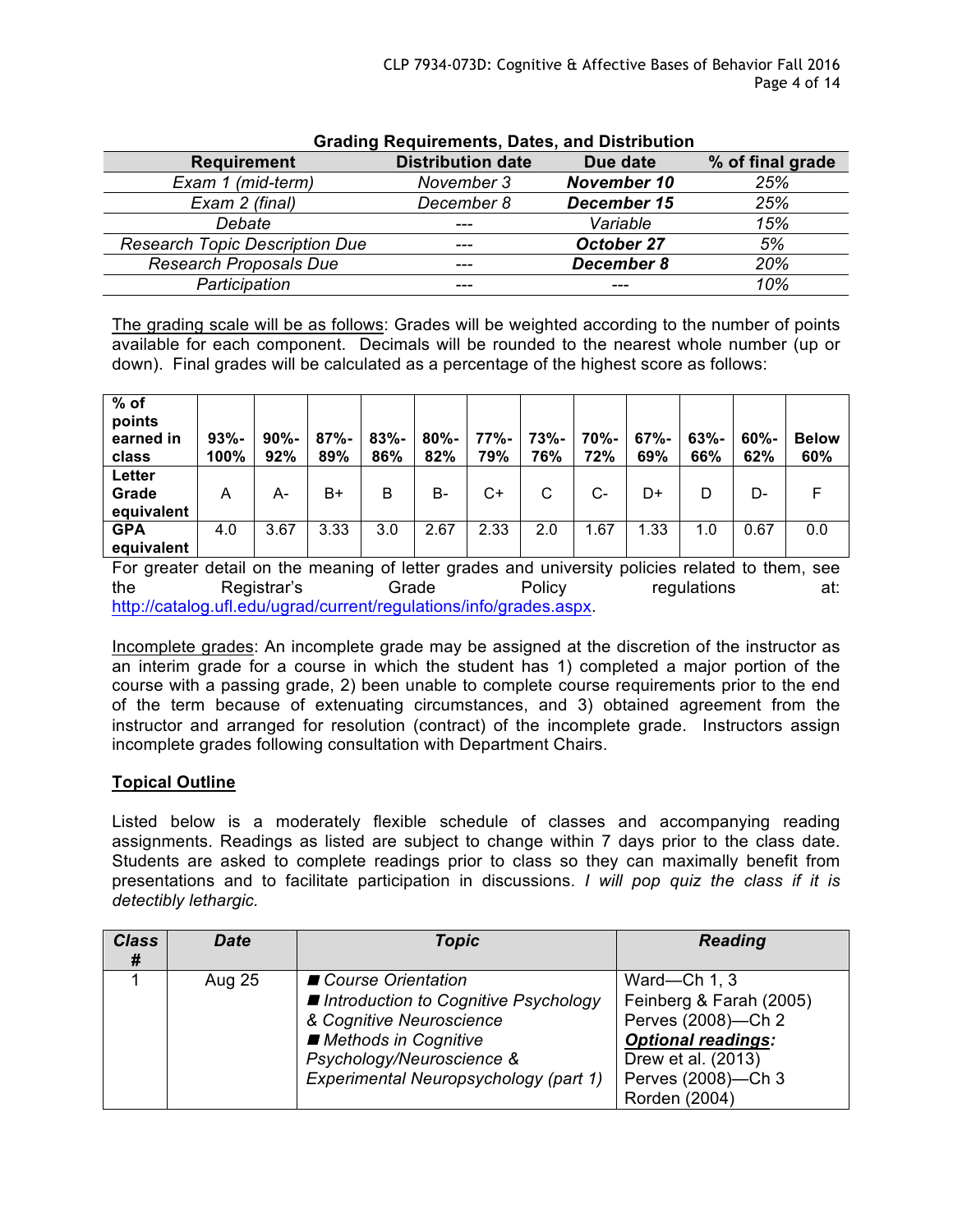|                |         |                                                                               | Tsay (2013)                                  |
|----------------|---------|-------------------------------------------------------------------------------|----------------------------------------------|
| $\overline{2}$ | Sept 1  | ■ Methods in Cognitive                                                        | Readings from last week                      |
|                |         | Psychology/Neuroscience &                                                     | plus:                                        |
|                |         | Experimental Neuropsychology (part 2)                                         | Ward-Ch 4                                    |
|                |         |                                                                               | Banich (2011)-Ch 3 (pp.                      |
|                |         |                                                                               | 59-88)                                       |
|                |         |                                                                               | <b>Optional readings:</b>                    |
|                |         |                                                                               | Banich (2011)-Ch 4                           |
|                |         |                                                                               | Luck (2005)-Ch 1                             |
|                |         |                                                                               | Walsh & Cowey (2000)                         |
| 4              | Sept 8  | ■ "The lesion method in cognitive                                             | Ward (2010)-Ch 5                             |
|                |         | neuropsychology"                                                              | Banich (2011)-Ch 3 (pp.                      |
|                |         | Principles of Sensory Processing &                                            | $52-59$                                      |
|                |         | Encoding                                                                      | <b>Optional readings:</b>                    |
|                |         | Basic Processes in Visual                                                     | Banich (2011)-Chs 1, 2, 6                    |
|                |         | Perception/Cognition                                                          | Gazzaniga (2002)-Chs 3,                      |
|                |         |                                                                               | 5                                            |
|                |         | <b>Guest Speaker: Dr. Dawn Bowers</b>                                         | Perves (2008)-Chs 4 & 5                      |
|                |         | (Clinical & Health Psychology)                                                | Pessig & Targ (2007)                         |
|                |         |                                                                               | Quiroga et al. (2005)                        |
| 3              | Sept 15 | Gross & Functional Anatomy of                                                 | Ward-Ch 2                                    |
|                |         | <b>Cognition &amp; Emotion</b>                                                | Banich (2011)-Ch 1                           |
|                |         |                                                                               | <b>Optional readings:</b>                    |
|                |         |                                                                               | Banich (2011)-Ch 2                           |
|                |         |                                                                               | Gazzaniga (2002)—Ch 3                        |
| 5              | Sept 22 | ■ Spatial Cognition & Attention                                               | Ward-Ch 7                                    |
|                |         |                                                                               | Banich (2011)-Ch 11                          |
|                |         | <b>Debate/Discussion I: "Functional</b>                                       | Rorden & Karmath (2004)                      |
|                |         | neuroimaging can/cannot completely                                            | <b>Debate Readings: TBA</b>                  |
|                |         | replace lesion methods for informing                                          | <b>Optional readings:</b>                    |
|                |         | theories of cognition." (See description                                      | Knight & Stuss (2002)                        |
|                |         | of debate format above.)                                                      | Knudsen (2007)                               |
|                |         |                                                                               | Posner (2012)                                |
|                |         | <b>Guest Speaker: Dr. Mingzhou Ding</b><br>12:50-2PM (Biomedical Engineering) | Posner & Rothbart (2007)                     |
|                |         |                                                                               | Umiltà (2001)                                |
| 6              | Sept 29 | <b>Debate/Discussion II: "Can fMRI</b>                                        | <b>Debate Readings: TBA</b>                  |
|                |         | replace WADA testing for presurgical                                          |                                              |
|                |         | lateralization and mapping of brain                                           |                                              |
|                |         | areas involved in language                                                    |                                              |
| $\overline{7}$ |         | processing?" (Con=No; Pro=Yes)                                                |                                              |
|                | Oct 6   | ■ Spatial Cognition & Attention (cont.)                                       | Readings from last week:<br>Ward (2010)-Ch 7 |
|                |         |                                                                               | Banich (2011)-Ch 11                          |
|                |         | <b>ETOH effects on Cognition</b>                                              | <b>Optional readings:</b>                    |
|                |         | <b>Guest Speaker: Dr. Sara Jo Nixon</b>                                       | Knight & Stuss (2002)                        |
|                |         | 2:30-3:50PM (Psychiatry)???                                                   | Knudsen (2007)                               |
|                |         |                                                                               | Posner (2012)                                |
|                |         |                                                                               | Posner & Rothbart (2007)                     |
| 8              | Oct 13  | ■ Attention, Effort, Performance &                                            | Readings from previous 2                     |
|                |         | <b>Executive Functions</b>                                                    | weeks plus:                                  |
|                |         |                                                                               |                                              |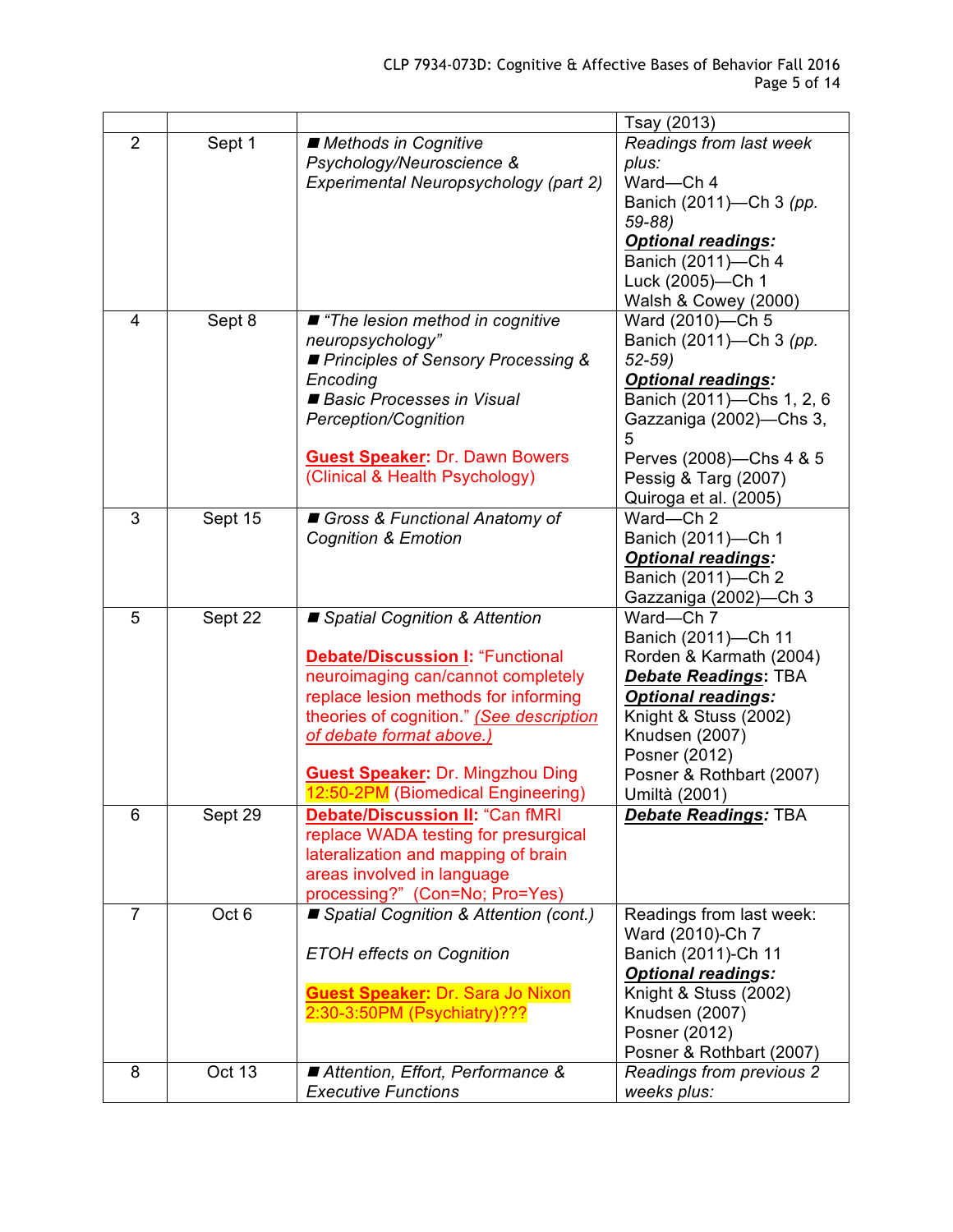|                |                                                                               |                                                                                                                                                                                                                                                                                                | Baddeley (2000) pp. 83-88<br>(section on working<br>memory)<br>Banich (2011)-Ch 12<br>Stuss (2011)<br><b>Optional readings:</b><br>Cohen et al. (1997)<br>Corbetta & Shulman (2002)<br>Kimberg et al. (2000)<br>Larson et al. (2006)<br>Miller & Cohen (2001)<br>Miyake et al. (2000)<br>Perlstein et al. (2003) |
|----------------|-------------------------------------------------------------------------------|------------------------------------------------------------------------------------------------------------------------------------------------------------------------------------------------------------------------------------------------------------------------------------------------|------------------------------------------------------------------------------------------------------------------------------------------------------------------------------------------------------------------------------------------------------------------------------------------------------------------|
|                | Oct 20                                                                        | No Class-Perlstein out of town                                                                                                                                                                                                                                                                 |                                                                                                                                                                                                                                                                                                                  |
| $\overline{9}$ | <b>Oct 27</b><br><b>Research</b><br><b>Topic</b><br><b>Description</b><br>due | ■ Language Comprehension &<br>Production<br><b>Guest Speaker: Dr. Lori Altmann</b><br>(Speech, Language and Hearing<br>Sciences)<br><b>Research Topic Description Due.</b><br>Please email to me by 5PM (use<br>filename and subject heading <last<br>Name&gt;"-CBB Research Topic")</last<br> | Ward (2010)-Chs 11 & 12<br><b>Optional readings:</b><br>Banich (2011)-Ch 9<br>Gazzaniga (2002)-Ch 9                                                                                                                                                                                                              |
| 10             | Nov <sub>3</sub>                                                              | $\blacksquare$ Memory                                                                                                                                                                                                                                                                          | Ward-Ch 9<br>Banich (2011)-Ch 10                                                                                                                                                                                                                                                                                 |
|                | Exam 1<br><b>Distributed</b><br>by email<br>through<br><b>Canvas</b>          | <b>Guest Speaker: Dr. Russell Bauer</b><br>(Clinical & Health Psychology)<br>Take-home exam 1 to be distributed by<br>email through Canvas (Due 11/10)                                                                                                                                         | Baddeley (2000) pp. 77-83<br><b>Optional readings:</b><br>Brown & Craik (2000)<br>Cabeza & St. Jacques<br>(2007)<br>Dodson & Schacter (2001)<br>Johnson (2006)<br>Moscovitch et al. (2006)<br>Parkin (2001)                                                                                                      |
| 11             | Nov 10                                                                        | Reasoning, Problem Solving &                                                                                                                                                                                                                                                                   | Ryan & Cohen (2003)<br>Purves (2008)-Chs 24 & 25                                                                                                                                                                                                                                                                 |
|                | <b>Exam 1 Due</b>                                                             | <b>Decision Making</b><br><b>Debate/Discussion III: "Repressed</b><br>memories are more likely to represent<br>memory distortions rather than true,<br>unearthed recollections of past<br>experience."                                                                                         | <b>Debate Readings:</b><br><b>TBA</b><br>Also, see the link weblink<br>listed under Debate 2,<br>below.<br><b>Optional reading:</b>                                                                                                                                                                              |
|                |                                                                               | <b>Exam 1 Due.</b> Please email to me by                                                                                                                                                                                                                                                       | Tsay (2013)                                                                                                                                                                                                                                                                                                      |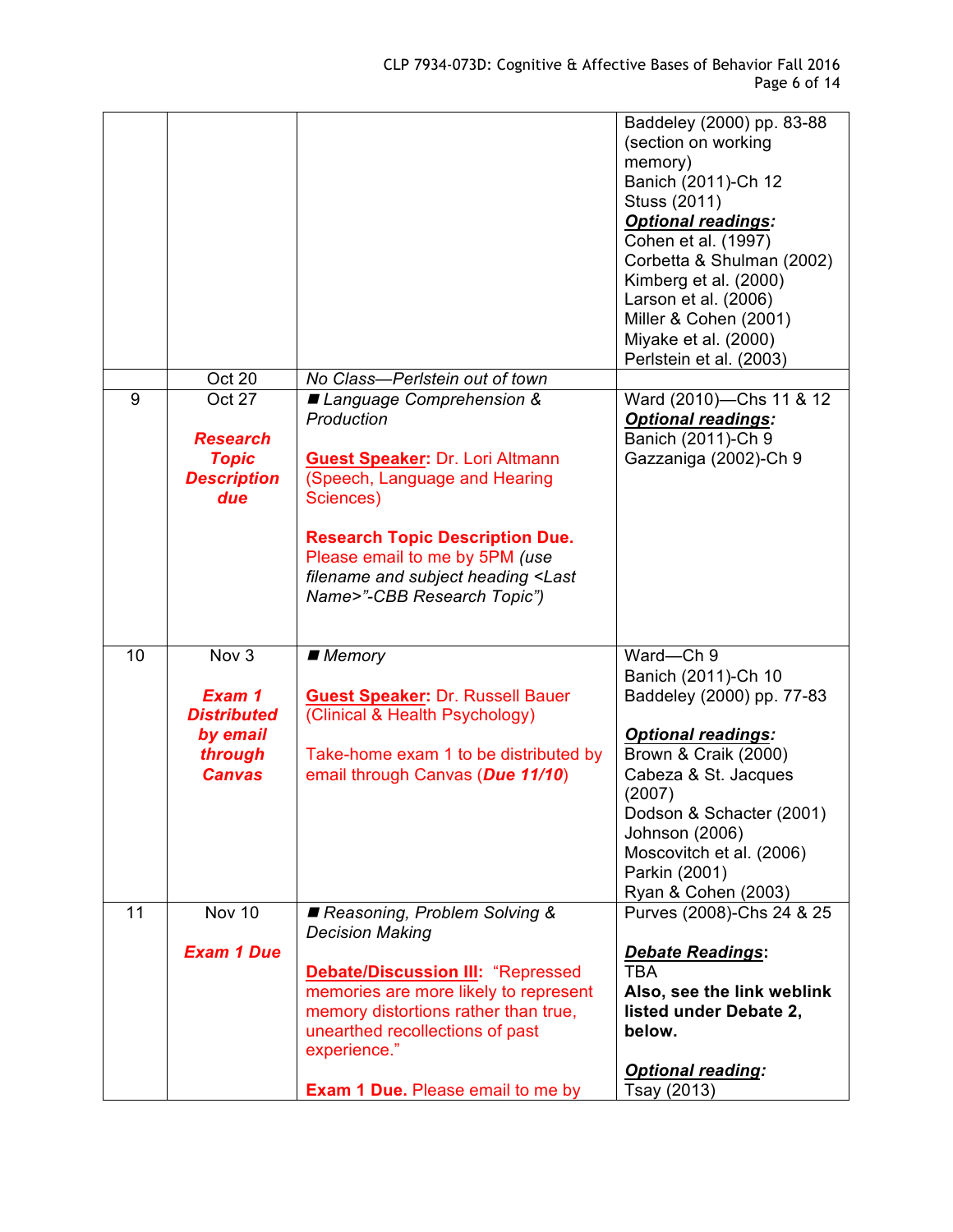|    |                                                                                                                                    | 5PM (use subject heading <last<br>Name&gt;"-CBB Exam 1")</last<br>                                                                                                                                                                                                                                        | Loken (2006)<br>Weber & Johnson (2009)                                                                                                                                                                                                                                                                                                                                                                                                                                                                                                               |
|----|------------------------------------------------------------------------------------------------------------------------------------|-----------------------------------------------------------------------------------------------------------------------------------------------------------------------------------------------------------------------------------------------------------------------------------------------------------|------------------------------------------------------------------------------------------------------------------------------------------------------------------------------------------------------------------------------------------------------------------------------------------------------------------------------------------------------------------------------------------------------------------------------------------------------------------------------------------------------------------------------------------------------|
| 12 | Nov 17                                                                                                                             | Reasoning, Problem Solving, Decision<br>Making (cont).                                                                                                                                                                                                                                                    | Readings from last week                                                                                                                                                                                                                                                                                                                                                                                                                                                                                                                              |
|    | Nov 24                                                                                                                             | No Class-UF Holiday; Thanksgiving                                                                                                                                                                                                                                                                         |                                                                                                                                                                                                                                                                                                                                                                                                                                                                                                                                                      |
| 13 | Dec 1                                                                                                                              | Emotion & Cognition + RDoC<br><b>Debate/Discussion IV: "There is no</b><br>emotion without cognition (or, emotion<br>is not dependent upon cognition)."<br><b>Guest Speaker: Dr. Peter Lang (NIMH</b><br>Center for the Study of Emotion and<br><b>Attention; Clinical &amp; Health</b><br>Psychology)??? | Ward-Ch 15<br>Dolcos et al. (2011)<br>Forgas & Elch (2012)<br>Lazarus (1984)<br>Lai et al. (2012)<br>Storbeck & Clore (2007)<br><b>Optional readings:</b><br>Allen et al. (2011)-see<br>entire special issue<br>Banich (2011)-Ch 13<br>Banich (2011)-Ch 14<br>Cacioppo & Gardner (1999)<br>Duncan & Feldman-Barrett<br>(2007)<br>Izard (2009)<br>Levine (2009)<br>Oschner & Gross (2005)<br>Perlstein et al. (2002)<br>Pham (2007)<br>Phelps & LeDoux (2005)<br>Servan-Schreiber et al.<br>(1998)<br>Taylor et al. (2005)<br><b>Debate Readings:</b> |
|    |                                                                                                                                    |                                                                                                                                                                                                                                                                                                           | <b>TBA</b>                                                                                                                                                                                                                                                                                                                                                                                                                                                                                                                                           |
|    | Dec 8<br>Exam 2<br><b>Distributed</b><br>by email<br>through<br><b>Canvas</b><br><b>Research</b><br><b>Proposals</b><br><b>Due</b> | No Class - UF "Reading Days"<br><b>**Research Proposals Due** Please</b><br>email to me by 5PM (subject heading<br><last name="">"-CBB Proposal")<br/>I will email the final exam to you by<br/>noon- please email back to me by 5PM<br/>on Monday, DEC 15</last>                                         |                                                                                                                                                                                                                                                                                                                                                                                                                                                                                                                                                      |
|    | Dec 15                                                                                                                             | No Class - UF "Finals Week"                                                                                                                                                                                                                                                                               |                                                                                                                                                                                                                                                                                                                                                                                                                                                                                                                                                      |
|    | <b>Exam 2 Due</b>                                                                                                                  | <i>*Take-Home Final Examination Due*</i><br>please email to me by 5PM (use<br>filename & and subject heading <last< td=""><td></td></last<>                                                                                                                                                               |                                                                                                                                                                                                                                                                                                                                                                                                                                                                                                                                                      |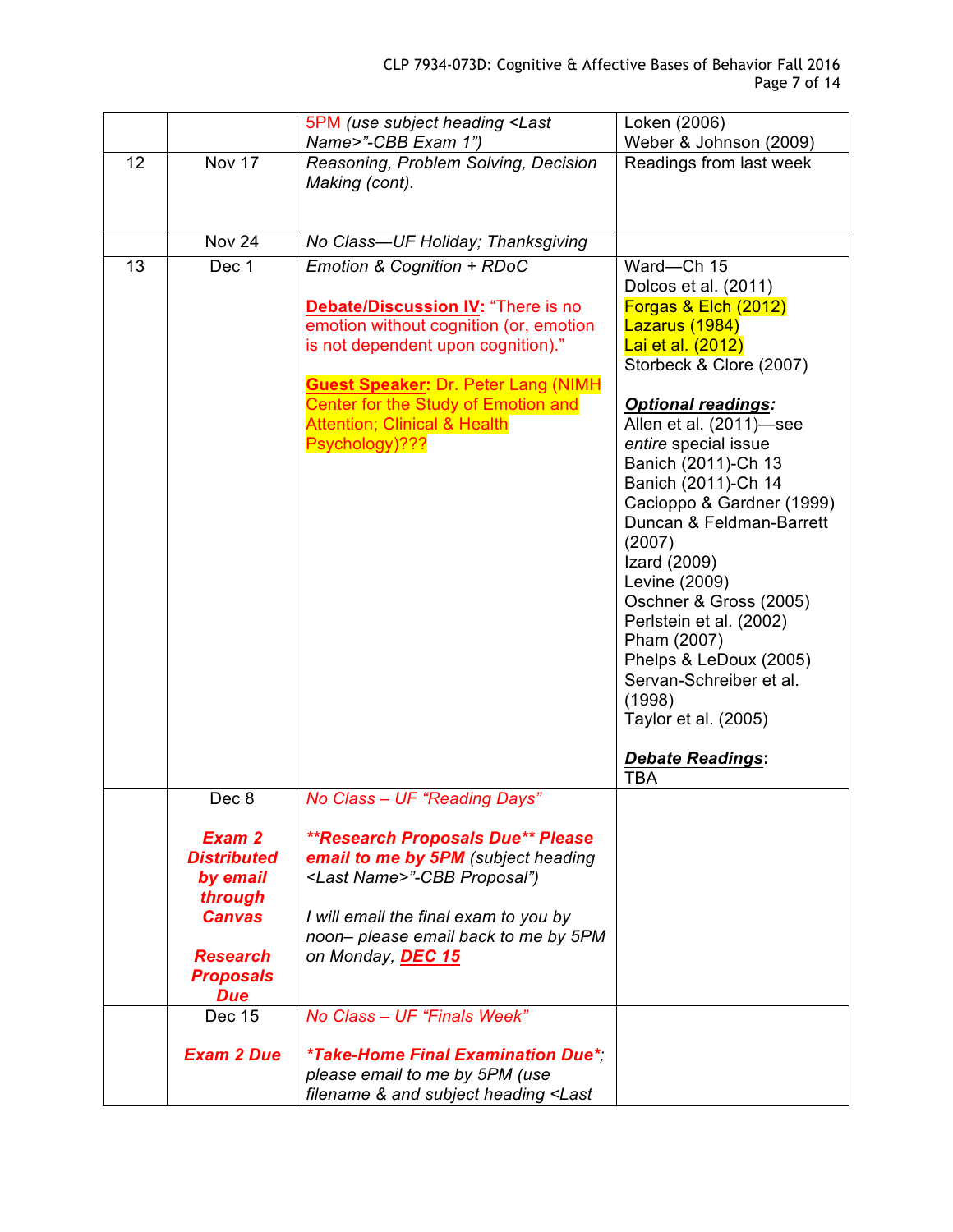|  | - -<br>Q C<br>$N_{\rm h}$<br>exam"'<br>$-$ in $\epsilon$<br>$-$<br>ınaı<br><br>. |  |
|--|----------------------------------------------------------------------------------|--|
|--|----------------------------------------------------------------------------------|--|

#### **Assigned and Optional Readings**

**(Under construction—references may be revised/added as the course progresses). All readings should be completed prior to the assigned class date.**

- Allen, P.A., Lien, M-C, Ruthruff, E. (2011). Cognition and emotion: Neuroscience and behavioral perspectives. *Journal of Cognitive Psychology*, *23(6)*, 667-668. *Recommend you read the entire volume of all relevant papers in this special issue on cognition and emotion*.
- Baddeley, A. (2000). Short-term and working memory. In E. Tulving & F.I.M. Craik (Eds.), *The Oxford Handbook of Memory*, pp. 77-92. New York: Oxford University Press.
- Banich, M.T., & Compton, R.J. (2011). *Cognitive Neuroscience (3rd Edition)*. Belmont, CA: Wadsworth. (selected chapters)
- Brown, S.C., & Craik, F.M. (2000). Encoding and retrieval of information. In E. Tulving & F.I.M. Craik (Eds.), *The Oxford Handbook of Memory*, pp. 93-107. New York: Oxford University Press.
- Cabeza, R., & St. Jacques, P. (2007). Functional neuroimaging of autobiographical memory. *Trends in Cognitive Neuroscience*, *11(5)*, 219-227.
- Cacioppo, J.T., & Gardner, W.L. (1999). Emotion. *Ann. Rev. Psychol.*, *50*, 191-214.
- Corbetta, M., & Shulman, G.L. (2002). Control of goal-directed and stimulus-driven attention in the brain. *Nature Reviews Neuroscience*, *3*, 201-215.
- Cohen, J.D., Perlstein, W.M., Braver, T.S., Nystrom, L.E., Noll, D.C., Jonides, J., & Smith, E.E. (1997). Temporal dynamics of brain activation during a working memory task. *Nature*, *386*, 604-608*.*
- Dodson, C.L., & Schacter, D.L. (2001). Memory distortion. In B. Rapp (Ed.), *The Handbook of Cognitive Neuropsychology: What deficits reveal about the human mind* (pp. 445-461). Baltimore: Johns Hopkins University Press.
- Dolcos, F., Iordan, A.D., & Dolcos, S. (2011). Neural correlates of emotion-cognition interactions: A review of evidence from brain imaging investigations. *Journal of Cognitive Psychology*, *23(6)*, 669-694.
- Drew, T., Võ., M.L., & Wolfe, J.M. (2013). The invisible gorilla strikes again: Sustained inattentional blindness in expert observers. *Psychological Science* [epub ahead of print].
- Duncan, S., & Feldman-Barrett, L. (2007). Affect is a form of cognition: A neurobiological analysis. *Cognition and Emotion*, *21(6)*, 1184-1211.
- Eyesenck, M.W. (2012). General knowledge. In M.W. Eysenck, *Fundamentals of Cognition (2nd Ed.)*, Chapter 7, pp. 214-241. NY: Psychology Press.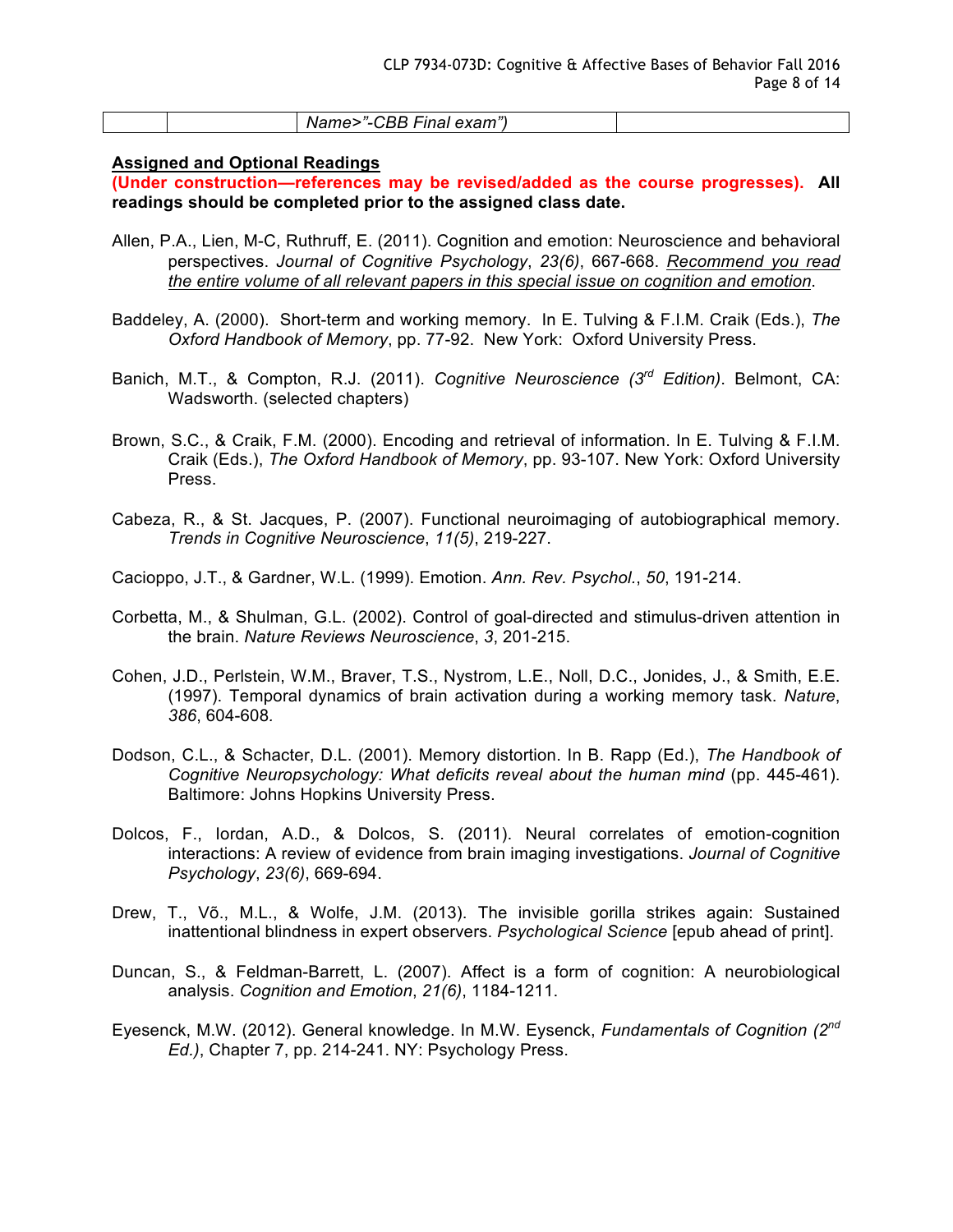- Eysenck, M.W., & Keane, M.T. (2005). Concepts and categories. In M.W. Eysenck & M.T. Keane, *Cognitive Psychology: A Student's Handbook (5th Ed.)*, Chapter 9, pp. 293-313. NY: Psychology Press.
- Eysenck, M.W., & Keane, M.T. (2000). Cognition and emotion. In M.W. Eysenck & M.T. Keane (Eds.), *Cognitive Psychology: A Student's Handbook (4th Ed.)*, Chapter 18, pp. 489-512. Philadelphia, PA: Psychology Press.
- Feinberg, T.E., & Farah, M.J. (2005). A historical perspective on cognitive neuroscience. In M.J. Farah & T.E. Feinberg (Eds.), *Patient-based approaches to cognitive neuroscience, 2nd Ed.*, pp. 3-20. Cambridge MA: MIT Press.
- Gazzaniga, M.S., Ivry, R.B., & Mangun, G.R. (2002). *Cognitive Neuroscience: The Biology of the Mind (2nd Edition)*. NY: W.W. Norton. (selected chapters)
- Goldstone, R.L. & Kersten, A. (2003). Concepts and categorization. In A.F. Healy & R.W. Proctor (Eds.), *Handbook of Psychology, Vol. 4*: *Experimental Psychology*, pp. 599- 621. Hoboken, NJ: John Wiley & Sons.
- Izard, C.E. (2009). Emotion theory and research: Highlights, unanswered questions, and emerging issues. *Ann. Rev. Psychol.*, *60*, 1-25.
- Johnson, M.K. (2006). Memory and reality. *American Psychologist*, *61*, 760-771.
- Kimberg, D.Y., D'Esposito, M., & Farah, M.J. (2000). Frontal lobes II: Cognitive issues. In M.J. Farah and T.E. Feinberg (Eds.), *Patient-Based Approaches to Cognitive Neuroscience*. (pp. 317-326). MA: MIT Press. (unfortunately I do not have a copy of this pdf that you can print).
- Knight, R.T., & Stuss, D.T. (2002). Prefrontal cortex: The present and future. In *Principles of Frontal Lobe Function*, D.T. Stuss and R.T. Knight (Eds.), New York: Oxford University Press, pp. 573-597.
- Knudsen, E.I. (2007). Fundamental components of attention. *Annual Review of Neuroscience, 30*, 57-78.
- Larson, M.J., Perlstein, W.M., Demery, J.A., & Stigge-Kaufman, D.A. (2006). Cognitive control impairments in traumatic brain injury. *Journal of Clinical and Experimental Neuropsychology*, *28*, 968-986.
- Larson, M.J., Perlstein, W.M., Stigge-Kaufman, D., Kelley, K.G., & Dotson, V.M. (2006). Affective cotext-induced modulation of the error-related negativity. *Neuroreport*, *17*, 329- 333.
- Lazarus, R.S. (1982). Thoughts on the relations between emotion and cognition. *American Psychologist, 37*, 1019-1024.
- Levine, D.S. (2009). Brain pathways for cognitive-emotional decision making in the human animal. *Neural Networks*, 2*2*, 286-293.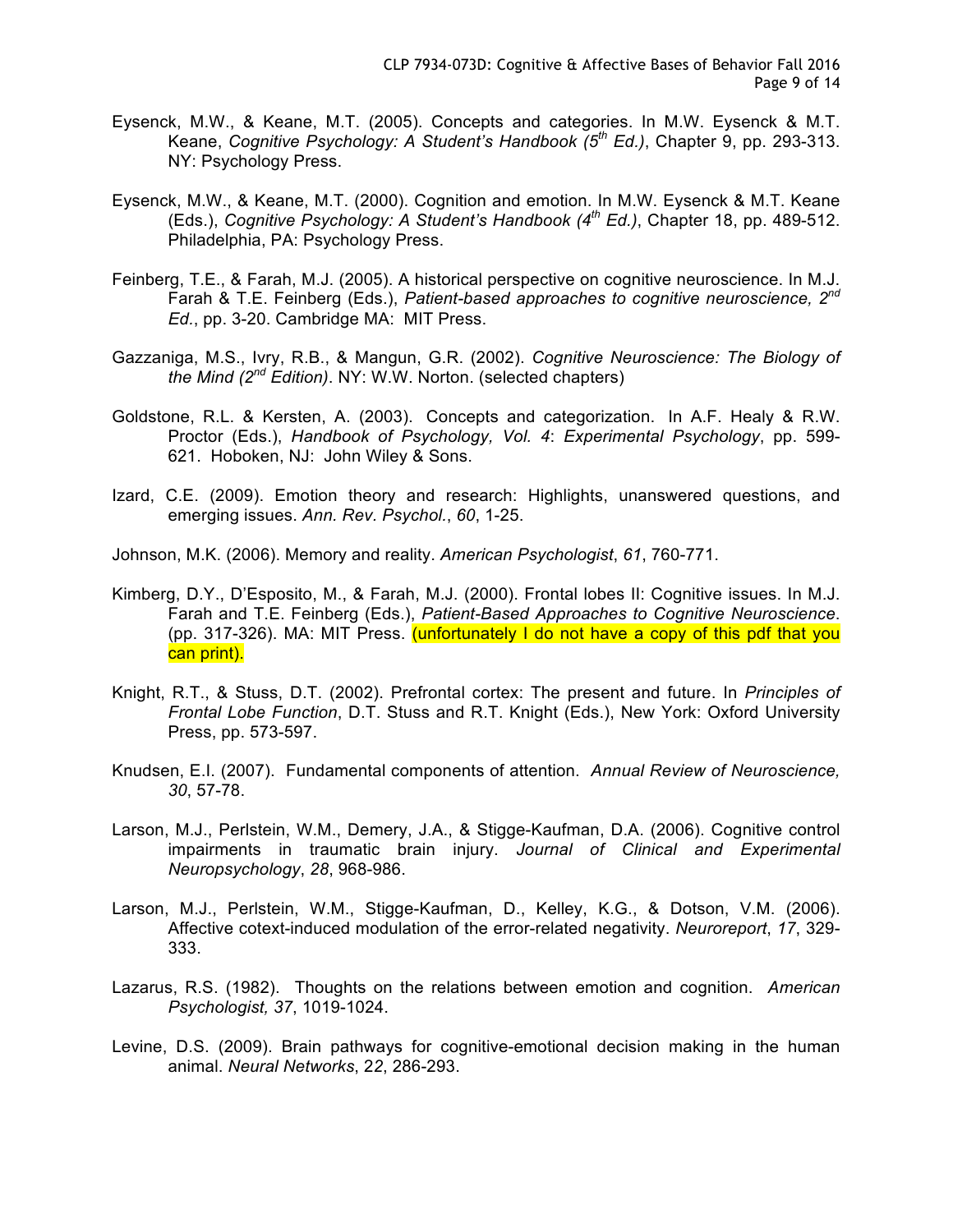- Loken, B. (2006). Consumer psychology: Categorization, affect, and persuasion. *Annual Review of Psychology*, *57*, 453-485.
- Luck, S.J. (2005). *An Introduction to the Event-Related Potential Technique*. Cambridge: MA: MIT Press. (selected chapters)
- Mahon, B.Z., & Caramazza, A. (2009). Concepts and categories: A cognitive neuropsychological perspective. *Annual Review of Psychology*, *60*, 27-51.
- Miller, E.K., & Cohen, J.D. (2001). An integrative theory of prefrontal cortex function. *Annual Review of Neuroscience*, *24*, 167-202.
- Miyake, A. Friedman, N.P., Emerson, M.J., Witzki, A.H., & Howerter, A. (2000). The unity and diversity of executive functions and their contributions to complex "frontal lobe" tasks: A latent variable analysis. *Cognitive Psychology, 41*, 49-100.
- Moscovitch, M., Nadel, L., Winocur, G., Gilboa, A., & Rosenbaum, R.S. (2006). The cognitive neuroscience of remote episodic, semantic, and spatial memory. *Current Opinion in Neurobiology*, *16*, 179-190.
- Ochsner, K., & Gross, J.J. (2005). The cognitive control of emotion. *Trends in Cognitive Sciences*, *9(5)*, 242-249.
- Parkin, A.J. (2001). The structure and mechanisms of memory. In B. Rapp (Ed.), *The Handbook of Cognitive Neuropsychology: What deficits reveal about the human mind* (pp. 445- 461). Baltimore: Johns Hopkins University Press.
- Pham, M.T. (2007). Emotion and rationality: A critical review and interpretation of empirical evidence. *Review of General Psychology*, *11(2)*, 155-178.
- Perlstein, W.M., Cole, M.A., Larson, Kelly,K.G., Seignourel, P., & Keil, A. (2003). Steady-state visual evoked potentials reveal frontally-mediated working memory activity in humans. *Neuroscience Letters*, *342*, 191-195.
- Perlstein, W.M., Elbert, T., & V.A. Stenger (2002). Dissociation in human prefrontal cortex of affective influences on working memory-related activity. *PNAS*, *99(3)*, 1736-1741.
- Phelps, E.A., & LeDoux, J.E. (2005). Contributions of the amygdala to emotion processing: From animal models to human behavior. *Neuron, 48*, 175-187.
- Pessig, J.J., & Tarr, M.J. (2007). Visual object recognition: Do we know more now than we did 20 years ago? *Annual Review of Psychology*, *58*, 75-96.
- Posner, M.I. (2012). Imaging attentional networks. *Neuroimage*, *61*, 450-456.
- Posner, M.I., & Rothbart, M.K. (2007). Research on attention networks as a model for the integration of psychological science. *Annual Review of* Psychology, *58*, 1-23.
- Purves, D., Brannon, E.M., Cabeza, R. , Huttel, S.A., LaBar, K.S., Platt, M.L. & Worldorff, M.G. (2008). *Principles of Cognitive Neuroscience*. Sunderland, MA: Sinauer Assoc. (selected chapters)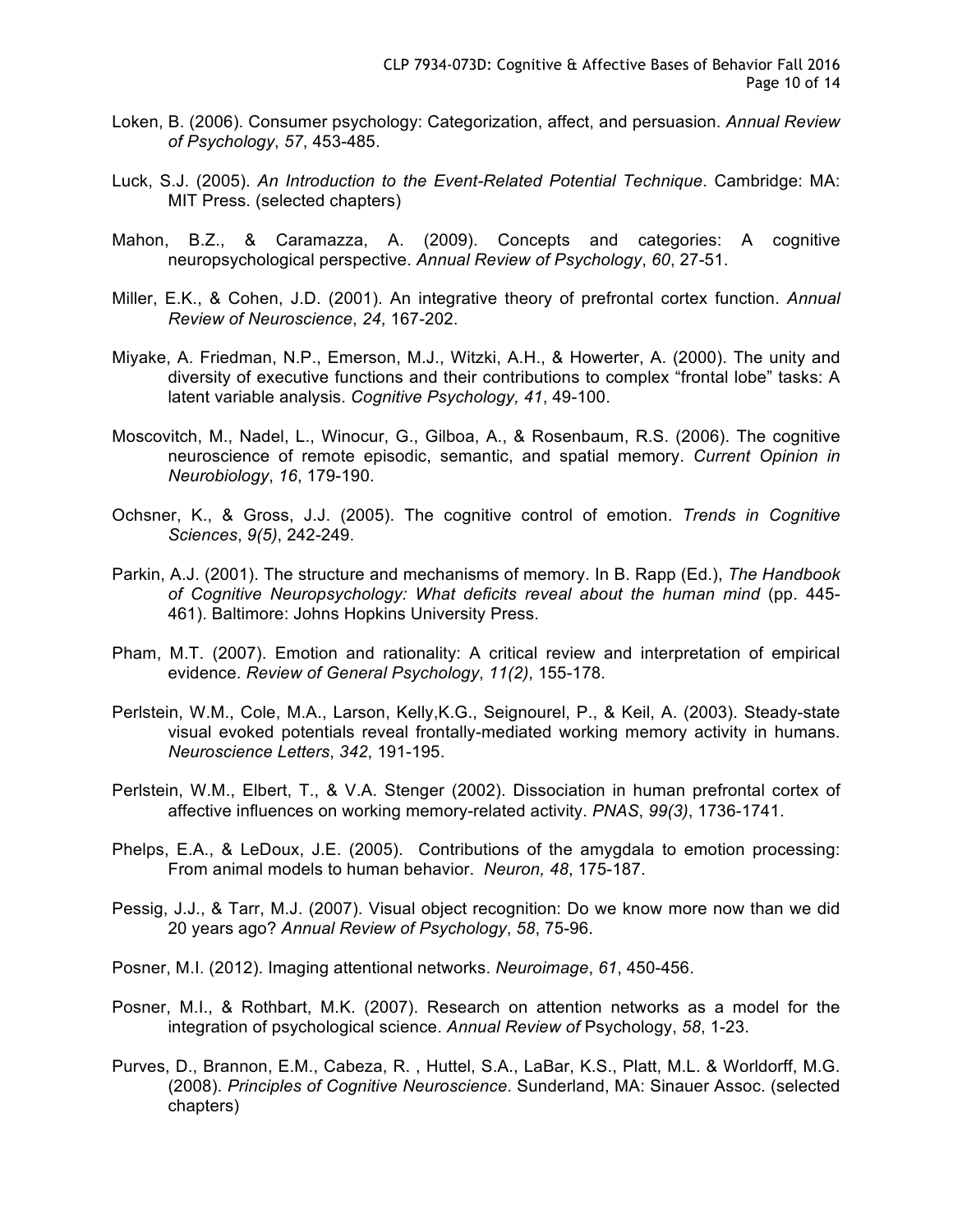- Quiroga, R.Q., Reddy, L., Kreiman, G., Koch, C., & Fried, I. (2005). Invariant visual representation by single neurons in the human brain. *Nature*, *435*, 1102-1107.
- Rorden,C., & Karnath, H-O. (2004). Using human brain lesions to infer function: A relic from a past era in the fMRI age? *Nature Reviews Neuroscience*, *5*, 813-819.
- Ryan, J.D., & Cohen, N.J. (2003). Evaluating the neuropsychological dissociation evidence for multiple memory systems. *Cognitive, Affective, and Behavioral Neuroscience*, *3*, 168- 185.
- Storbeck, J. & Clore, G.L. (2007). On the interdependence between cognition and emotion. *Cognition and Emotion, 21*, 1212-1237.
- Stuss, D.T. (2011). Functions of the frontal lobes: Relaton to executive functions. *Journal of the International Neuropsychological Society*. *17*, 1-17.
- Taylor, J.G. & Fragopanagos, N.F. (2005). The interaction of attention and emotion. *Neural Networks*, *18*, 353-369.
- Tsay, C-J. (2013). Sight over sound in the judgment of music performance. *PNAS* [epub ahead of print]. http://www.pnas.org/content/early/2013/08/16/1221454110.full.pdf+html?withds=yes
- Umiltà, C. (2001). Mechanisms of attention. In Rapp, B. (Ed.), *The Handbook of Cognitive Neuropsychology: What deficits reveal about the human mind*, pp. 135-158. Baltimore: Johns Hopkins University Press.
- Walsh, V., & Cowey, A. (2000). Transcranial magnetic stimulation and cognitive neuroscience. *Nature Reviews: Neuroscience*, *1*, 73-79.
- Ward, J. (2010). *The Student's Guide to Cognitive Neuroscience*, 2<sup>nd</sup> Ed. New York: Psychology Press. (selected chapters)
- Weber, E., & Johnson, E.J. (2009). Mindful judgment and decision making. *Annual Review of Psychology, 60*, 53-85.

#### **Student-provided DEBATE-RELATED READINGS – to be ASSIGNED WITHIN 1 WEEK PRIOR TO THE RELEVANT DEBATE CLASS**

**Debate 1 / Sept. 22:** *"Functional neuroimaging can/cannot completely replace lesion methods for informing theories of cognition"*

**Readings:** *PRO* **(Team:)** 1) **Readings:** *CON* **(Team:)** 1)

**Debate 2 / Nov. 10:** "*Repressed memories are more likely to represent memory distortions rather than true, unearthed recollections of past experience."*

• See weblink: http://www.ted.com/talks/elizabeth\_loftus\_the\_fiction\_of\_memory.html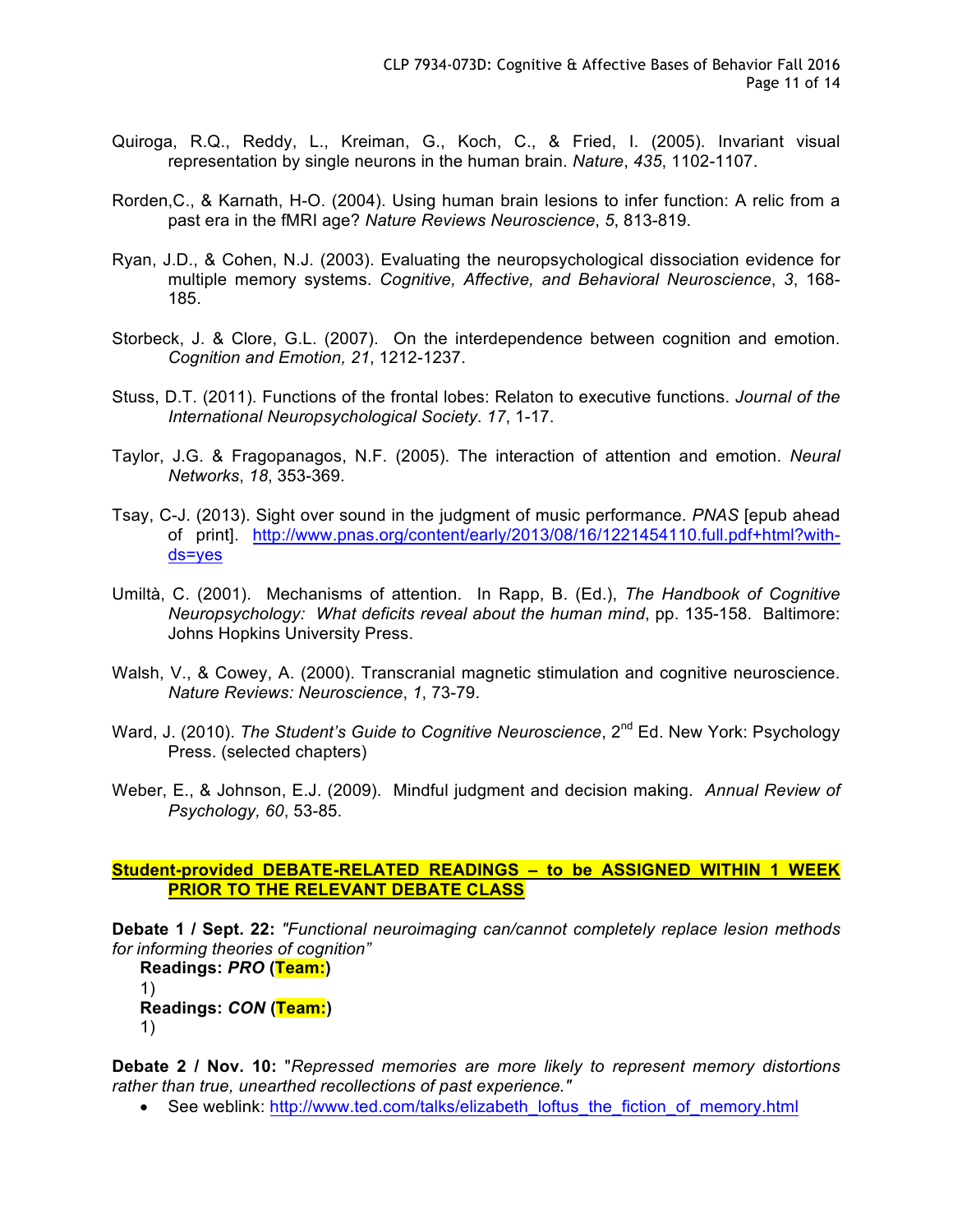```
Readings: PRO (Team:)
1)
Readings: CON (Team:)
1)
```
**Debate 3 / Dec. 1:** *"There is no emotion without cognition (or, emotion is not dependent upon cognition."*

```
Readings: PRO (Team:)
1)
   Readings: CON (Team:)
1)
```
## **Statement of University's Honesty Policy (cheating and use of copyrighted materials)**

## **Academic Integrity**

Students are expected to act in accordance with the University of Florida policy on academic integrity (see Student Conduct Code, the Graduate Student Handbook or these web sites for more details:

http://www.dso.ufl.edu/sccr/honorcodes/conductcode.php

http://www.dso.ufl.edu/studenthandbook/studentrights.php

http://gradschool.ufl.edu/students/introduction.html

Cheating, lying, misrepresentation, or plagiarism in any form is unacceptable and inexcusable behavior.

> *We, the members of the University of Florida community, pledge to hold ourselves and our peers to the highest standards of honesty and integrity.*

On all work submitted for credit by students at the University of Florida, the following pledge is either required or implied:

## *"On my honor, I have neither given nor received unauthorized aid in doing this assignment."*

It is desirable and expected that take home assignments will stimulate conversation among classmates, and that classmates may actually mentor one another in the work. Students are also likely to discuss elements of the assignment with the instructor. **It is expected that submitted work will** *solely* **reflect the student's own efforts. Students are expected not to collaborate** in running analyses, writing answers, or interpreting results. The instructor will regularly check for "unusual congruence" in answers, and will discuss concerning instances with students involved. Where collaboration has been found, a zero grade will be assigned. **For further clarification, please see the "Acceptable Collaboration" appendix to this syllabus! Rules will be strictly enforced.**

*Copyright policy -* The University of Florida policy on copyright states: "Copyright permission should not be required of instructors in the following circumstances: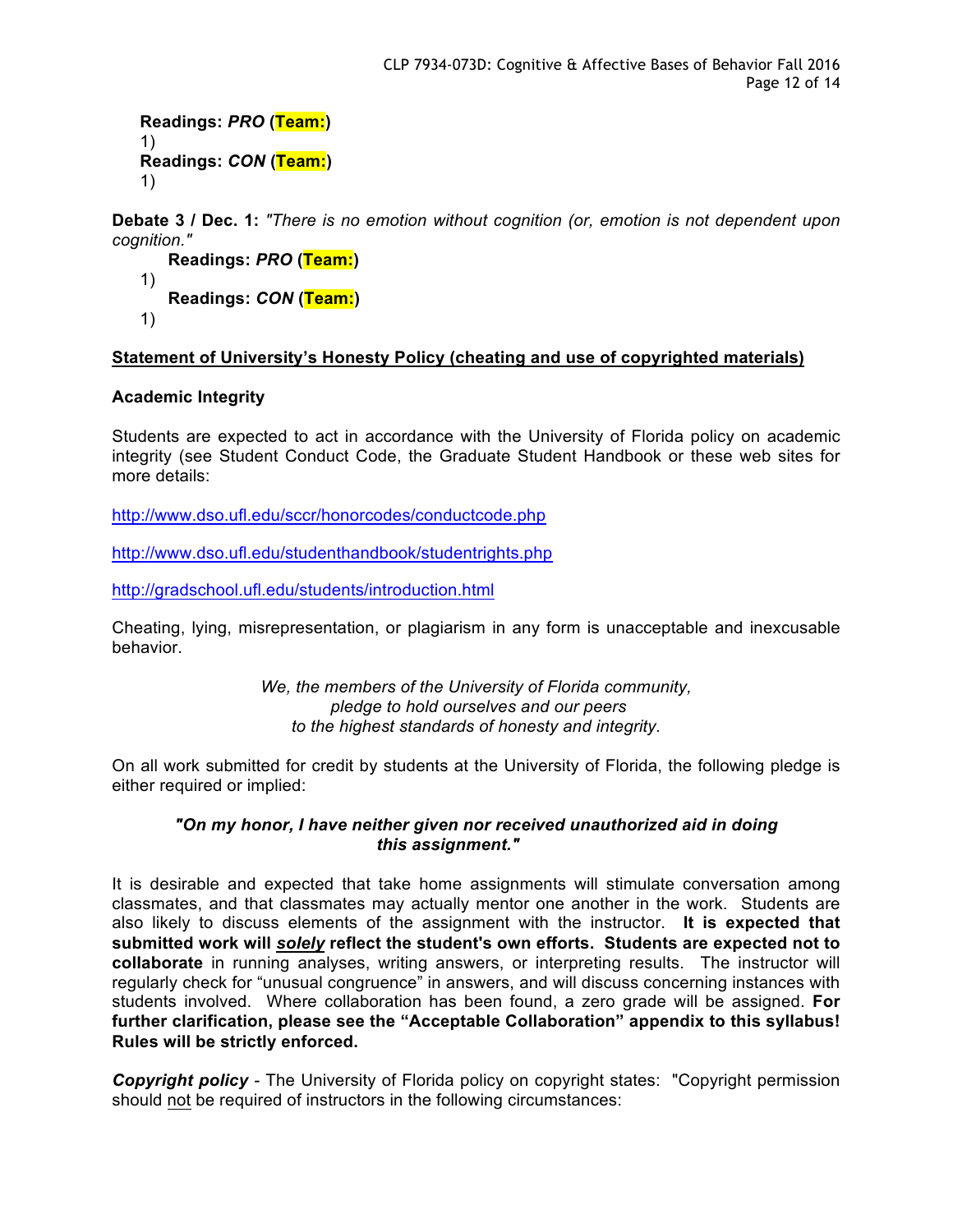1) A single copy of an article, chapter, or poem is on reserve for only *one semester*.

2) A reasonable number of copies of an article, chapter, or poem are placed on reserve for only *one semester*. "Reasonable" is determined by an assessment of the number of students assigned the reading, the difficulty of the reading, and the time frame allowed for completion of the reading. This should normally not exceed 6 copies, although up to one copy for every 15 students may be accepted if space is available in the reserve area and the above criteria are met."

Single-use copies, for exclusive use in class, which are not to be further duplicated or distributed, will be made available in Canvas. All articles are also available via the University of Florida library system, and may be accessed by the student using that portal as well.

## **Policy Related to Class Attendance**

Attendance is expected. Students needing to miss class should make *prior* arrangements with the instructor. Personal issues with respect to class attendance or fulfillment of course requirements will be handled on an individual basis. *All cell phones must be turned off during class.*

## **Policy Related to Make-up Exams or Other Work**

Students who miss an examination or paper deadline because of a conflicting professional or personal commitment must make *prior* arrangements with the instructor. If an examination must be missed because of illness, a physician's note is required. I expect you to attend and be prepared to participate in all class sessions. Personal issues with respect to class attendance or fulfillment of course requirements will be handled on an individual basis.

#### **Accommodations for Students with Disabilities**

If you require classroom accommodation because of a disability, you must first register with the Dean of Students Office (http://www.dso.ufl.edu/). The Dean of Students Office will provide documentation to you, which you then give to the instructor when requesting accommodation. The College and instructor are committed to providing reasonable accommodations to assist students in their coursework.

#### **Counseling and Student Health**

Students may occasionally have personal issues that arise in the course of pursuing higher education or that may interfere with their academic performance. If you find yourself facing problems affecting your coursework, you are encouraged to talk with an instructor and to seek confidential assistance at the UF Counseling & Wellness Center, 352-392-1575. Visit their web site for more information: http://www.counseling.ufl.edu/.

The Student Health Care Center at Shands is a satellite clinic of the main Student Health Care Center located on Fletcher Drive on campus. Student Health at Shands offers a variety of clinical services, including primary care, women's health care, immunizations, mental health care, and pharmacy services. The clinic is located on the second floor of the Dental Tower in